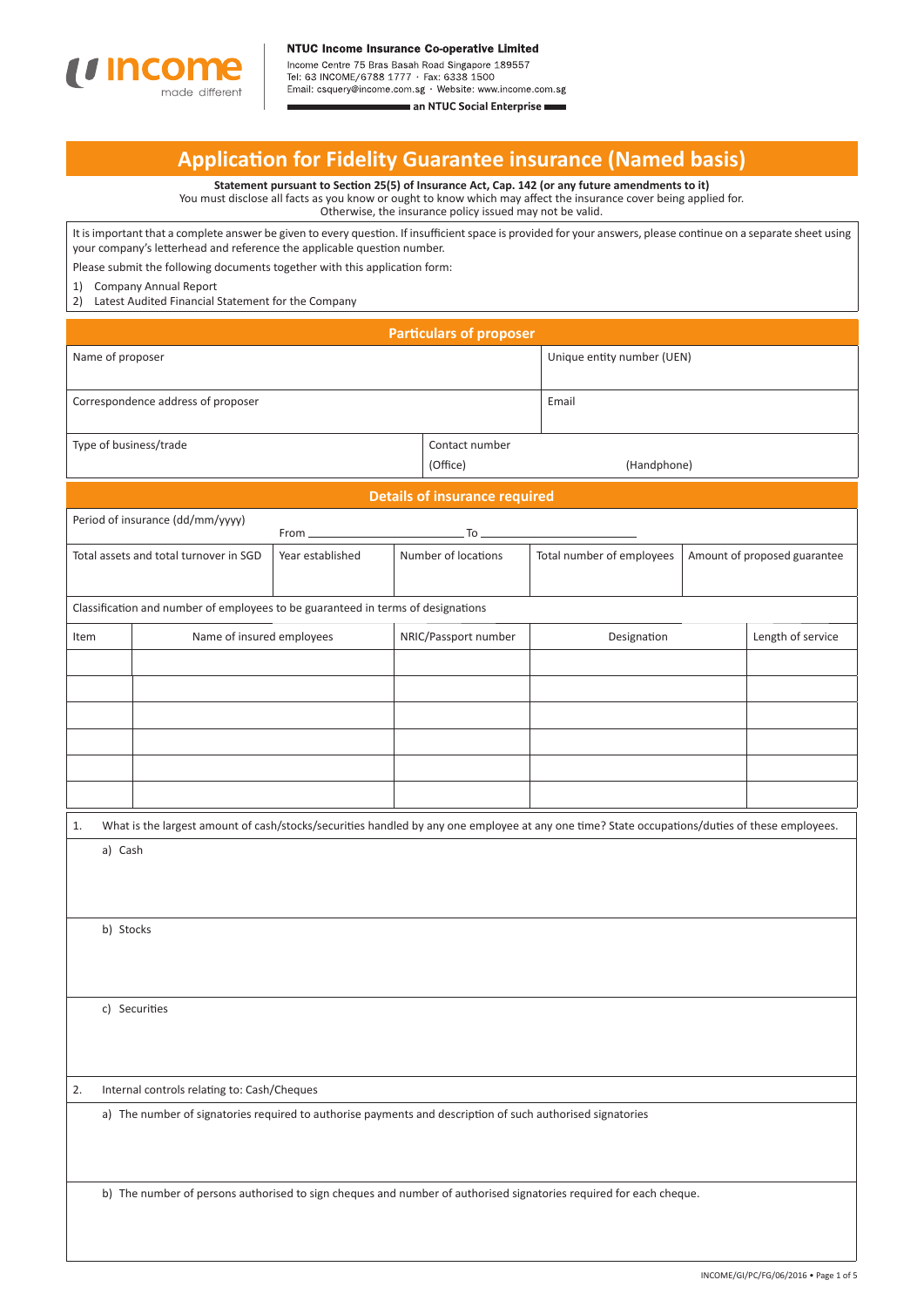|  |  |  | c) From what sources will money reach the employees' hands? |  |
|--|--|--|-------------------------------------------------------------|--|
|--|--|--|-------------------------------------------------------------|--|

d) Are all monies received banked by the following morning?

e) How often are bank reconciliation statements prepared?

f) How often are cash books checked with the receipt counterfoils and vouchers by a responsible official?

g) Where employees are allowed to collect monies outside the office premises, are these accounted for daily?

h) Are prenumbered official receipts used as confirmation of the receipt of monies?

i) How often are surprise cash counts done by an employee independent of the cashier?

j) If cheque signing machines are used, what procedures operate to ensure that signatures are only applied to properly authorised cheques?

**Stocks**

a) Nature of stocks

b) Frequency of physical stocktaking

c) Persons responsible to carry out stock checks

d) Are services of a professional firm employed for stocktaking?

e) Who keeps the stock records?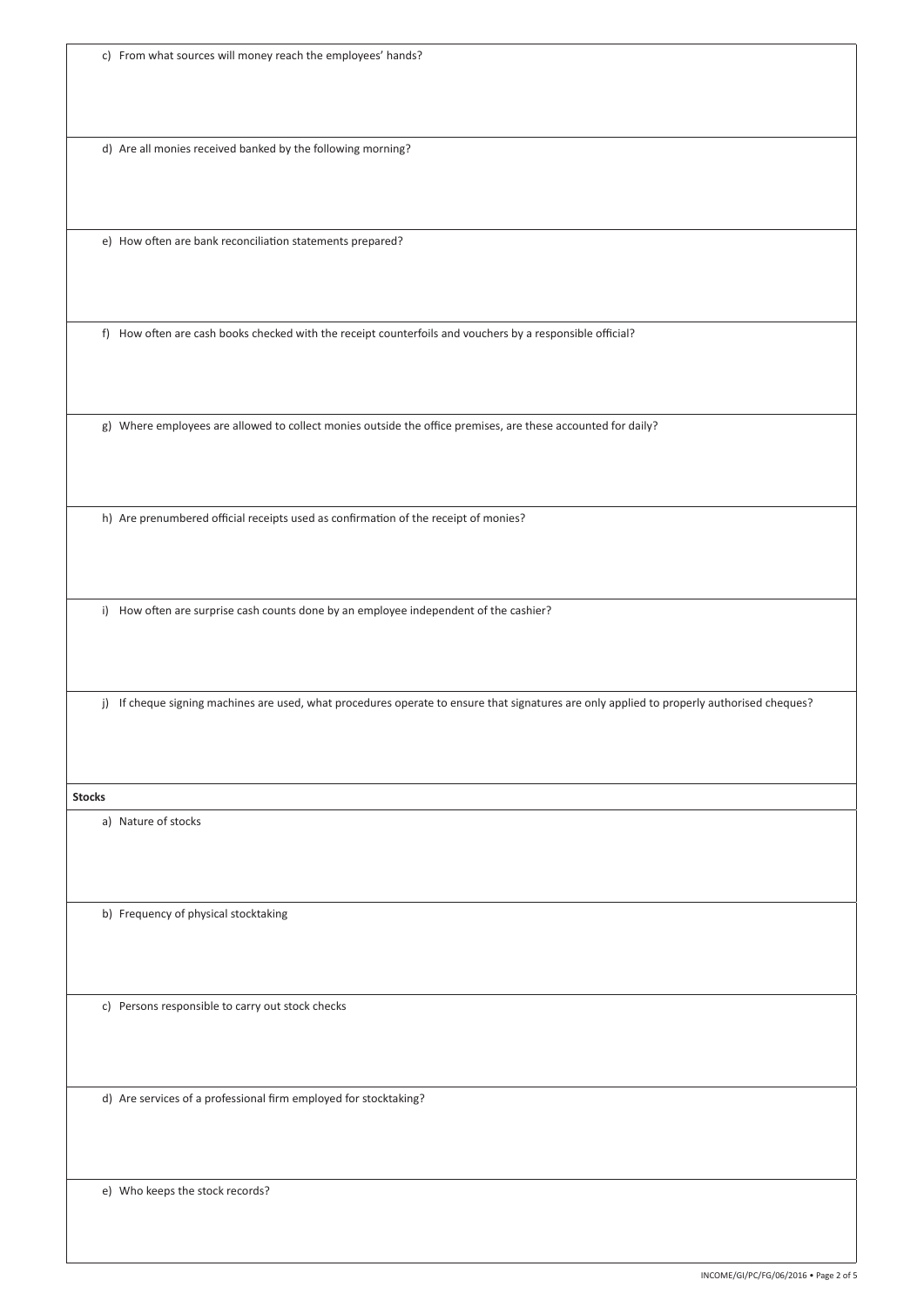| f) Please advise security regarding:<br>Checking of inward goods                                                                                                           |                          |
|----------------------------------------------------------------------------------------------------------------------------------------------------------------------------|--------------------------|
| Releasing of stocks from stores                                                                                                                                            |                          |
| <b>Securities</b>                                                                                                                                                          |                          |
| a) How often are securities independently and physically checked with the register of securities?                                                                          |                          |
|                                                                                                                                                                            |                          |
| b) List persons and their designations authorised to deal in securities.                                                                                                   |                          |
| c) Do transactions by custodian require authority of at least two authorising officials?                                                                                   |                          |
| d) Are securities held in the name of the Company or in the name of a corporation nominee?                                                                                 |                          |
| <b>Credit Card Facilities</b>                                                                                                                                              |                          |
| a) If these facilities are given to employees, list persons and their designations.                                                                                        |                          |
|                                                                                                                                                                            |                          |
| b) Are these employees allowed to use these facilities for personal expenses and, if so, the method by which such expenses are identified and<br>settled.                  |                          |
| c) Which person (s) are responsible for verifying statements received?                                                                                                     |                          |
| Questions regarding system of check                                                                                                                                        |                          |
| Is a good system of records maintained and is it up to date?<br>1.                                                                                                         | $\Box$ Yes $\Box$ No     |
| Are the duties and authorities of each staff member clearly defined?<br>2.                                                                                                 | $\Box$ Yes $\Box$ No     |
| Is the division of responsibilities between departments, sections and individuals well defined so that no one person handles a<br>3.<br>transaction from beginning to end? | $\Box$ Yes $\Box$ No     |
| Are independent checks of work carried out in the accounting, cash and stock sections?<br>4.                                                                               | $\sqcup$ Yes $\sqcup$ No |
| Is there a proper system of authentication of vouchers for payments?<br>5.                                                                                                 | $\Box$ Yes $\Box$ No     |
| Is there regular (at least once a month) balancing of cash and stock books and reconciliation with control records?<br>6.                                                  | $\sqcup$ Yes $\sqcup$ No |
| Is there an imprest system of petty cash funds?<br>7.<br>a)                                                                                                                | $\Box$ Yes $\Box$ No     |
| b) Is it in the custody of one person only?                                                                                                                                | $\Box$ Yes $\Box$ No     |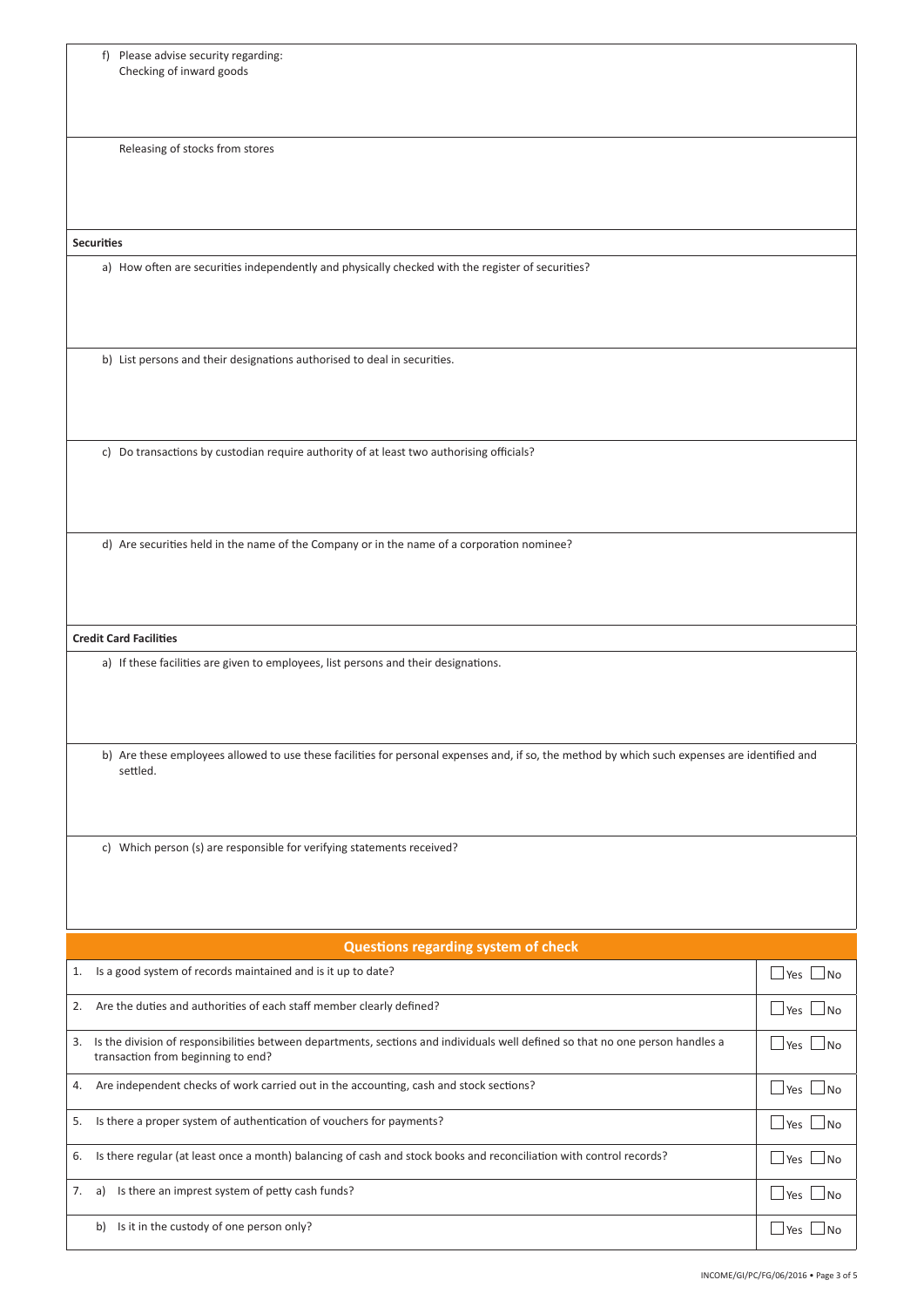| 8. Is there a strict system of cash receipts control, including travellers cheques?                                              | $ Yes $ $ No$                             |  |  |
|----------------------------------------------------------------------------------------------------------------------------------|-------------------------------------------|--|--|
| 9. Is the system of daily bank deposits independently checked?                                                                   | Yes<br> N <sub>O</sub>                    |  |  |
| 10. Is there a proper control of bank account operations and cheque books?                                                       | Yes<br>$\Box$ No                          |  |  |
| 11. Is regular (at least monthly) bank reconciliations and checks of receipt counterfoils and vouchers made?                     | $\Box$ Yes<br>$\overline{\phantom{a}}$ No |  |  |
| 12. Are the approval and control of bills received carried out by responsible staff?                                             | Yes<br>$ N_{\Omega}$                      |  |  |
| 13. Is there a regular balancing and control of debtor accounts with statements sent regularly to all debtors?                   | Yes<br> No                                |  |  |
| 14. Is there a responsible control of credit notes by senior accounting staff?                                                   | Yes<br>$\Box$ No                          |  |  |
| 15. Are perpetual records for all categories of stock assets independently maintained by physical control?                       | Yes<br> No                                |  |  |
| 16. Is there a close supervision of storage and custody of all stocks maintained?                                                | Yes<br> No                                |  |  |
| 17. Are all deliveries to and from stores properly authorised?                                                                   | Yes<br> No                                |  |  |
| 18. Are all dealings in investments authorised by the Board of Directors and is there a control of registers, certificates, etc? | Yes<br>$\Box$ No                          |  |  |
| 19. Is capital expenditure controlled by the Board of Directors?                                                                 | Yes<br>$ N_{\Omega}$                      |  |  |
| 20. Is there a regular independent system of internal audit of the activities of all persons guaranteed made?                    | Yes<br> N <sub>O</sub>                    |  |  |
| 21. Is a full external audit (at least once annually) carried out?                                                               | $\Box$ Yes<br>⊥No                         |  |  |
| <b>Claims</b>                                                                                                                    |                                           |  |  |
|                                                                                                                                  |                                           |  |  |

| 1. | Has any insurer declined, refused renewal or cancelled this insurance within last 3 years?<br>If "Yes", please provide details.                   | <b>Yes</b><br>l No          |
|----|---------------------------------------------------------------------------------------------------------------------------------------------------|-----------------------------|
| 2. | Were there any losses/claims (whether insured or not) due to dishonesty of employees, partners or directors?<br>If "Yes", please provide details. | $\gamma_{\text{PS}}$<br>∣N∩ |

3. In relation to Q2, please advise the steps that you have taken to prevent a recurrence.

## **Personal data collection statement**

Income recognises its obligations under the Personal Data Protection Act 2012 (PDPA) which include the collection, use and disclosure of personal data for the purpose for which an individual has given consent to.

The personal data collected by Income includes all personal data provided in this form, or in any supplementary form or any document provided, or to be provided to us by you or your insured persons or from other sources from time to time including personal data of additional insured persons to be covered, for the purpose of the insurance application or transaction. It includes all personal data for us to evaluate or administer the application or transaction. For example, if you are applying for an insurance policy, in addition to the personal data that you will provide to us, the personal data will also include any subsequent information we collect on health or financial situation, or any information that is necessary for us to decide whether to insure and on what terms to insure, such as test results, medical examination results, and health records from medical practitioners or other insurance companies. For further information on our Privacy policy, please go to www.income.com.sg/others/privacy.asp.

Before your insured persons' personal data is collected by us, we rely on you to notify, inform and make them aware of the following:

• that you will or may provide their personal data to us, or their personal data may be provided from other sources to us;

- the third parties to whom the personal data may be provided by us;
- the purposes we and the third parties will use it for; and
- how your insured persons can access their personal data.

We also rely on you to obtain their consent on all the above matters and will assume that their consent has been obtained before their personal data is collected by us. If you have not done or will not do any of the above matter, you must alert us before any relevant personal data is collected by us.

# 1. Purpose of collection

- We may collect and use the personal data to:
- (a) carry out identity checks:
- (b) carry out membership or information checks;
- (c) communicate on purposes relating to the insurance application;
- (d) decide whether to insure or continue to insure you and your insured persons;